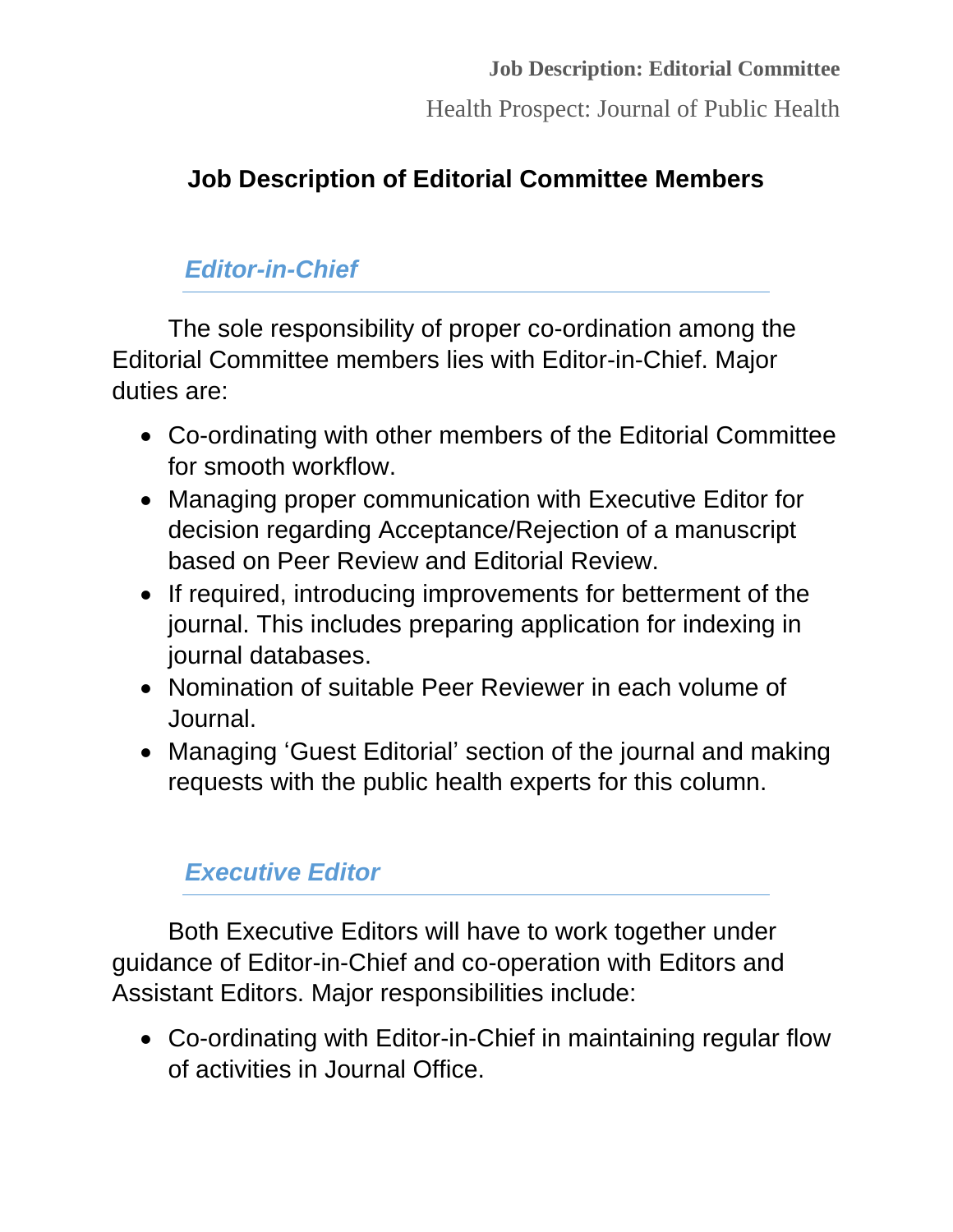Health Prospect: Journal of Public Health

- Supervising Editors and Asst. Editors, and maintaining group dynamics in Editorial Committee.
- Editors will have the task of cross-checking the manuscripts for plagiarism.
- After proper communication with peer reviewers under guidance of Editor-in-Chief, Executive Editor will have to forward the article for Peer Review.
- Regular update of website, Journal page in facebook, WordPress.
- Organizing monthly meeting to discuss on the process and progress of Journal.
- Organizing dissemination activity after the release of each Issue of the journal in coordination with NPHSS.

## *Editor*

Editor of Health Prospect will have following responsibilities to perform during his/her tenure:

- An Editor will be provided with the job of writing for Editorial column of the Journal.
- Final proof reading of the manuscripts before publication.
- Communicating and supervising Asst. editors in their work.
- Coordinating with publication team member in advertisement collection.
- Carrying out activities for promotion of Journal. This includes liaising with Campus, Departments, Libraries, Offices and other institutions for regular subscription, and orientation on scientific writing.